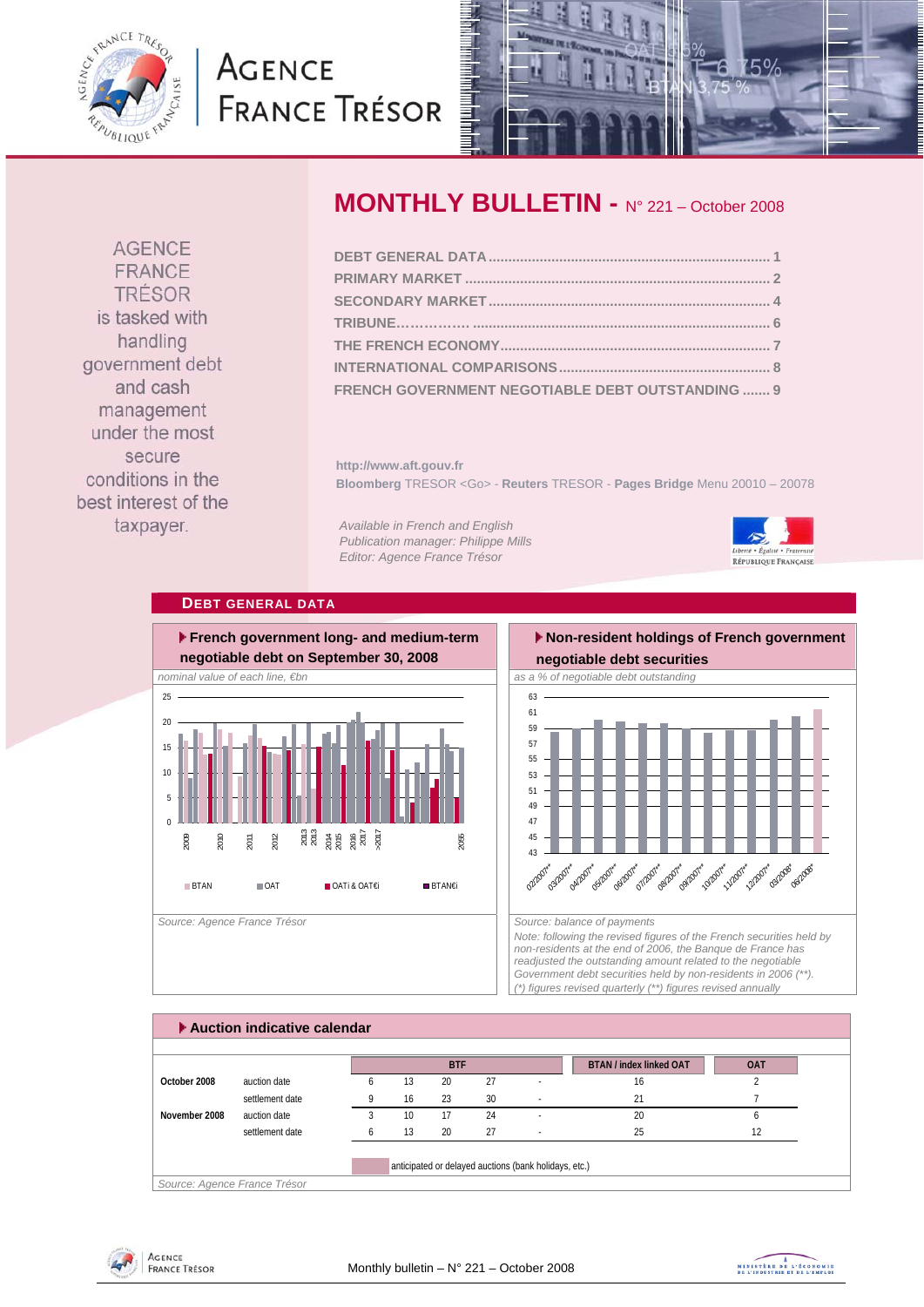### <span id="page-1-0"></span>**NEWS Sound borrowing conditions**

For 2009, the medium- to long-term borrowing programme after buybacks has been set at €135 billion. This increase compared with 2008 is primarily due to the amount of BTANs and OATs to be amortized in 2009 and to the amount of the deficit, given that projected tax revenues are likely to be dented by the French and international economic environment.

As in previous years, the amount of medium to long-term borrowing could be reduced by buying back, before the end of 2008, securities maturing in 2009. The final borrowing programme for 2009 will therefore be announced at the end of 2008.

At the advice of primary dealers, AFT did not hesitate in 2008 to reissue nonbenchmark lines, to extend the estimated range of the amount to be raised and to increase the number of securities offered at auction. In use since the beginning of the year, this flexible policy has allowed it to maintain coverage ratios at online auctions which match those observed before the crisis and thus to optimise the State's borrowing cost and the taxpayer's burden.

In 2009, AFT will maintain a pragmatic and flexible issuing policy. While France will not escape the general European trend towards a higher borrowing requirement, its performance will be underpinned by a robust AAA rating, a liquid debt. committed primary dealers and the capacity shown in 2008 by Agence France Trésor to adapt itself to the market environment.

#### **PRIMARY MARKET**





*Source: Agence France Trésor* 

#### **OATs and BTANs: indicative repayment schedule on September 30, 2008**



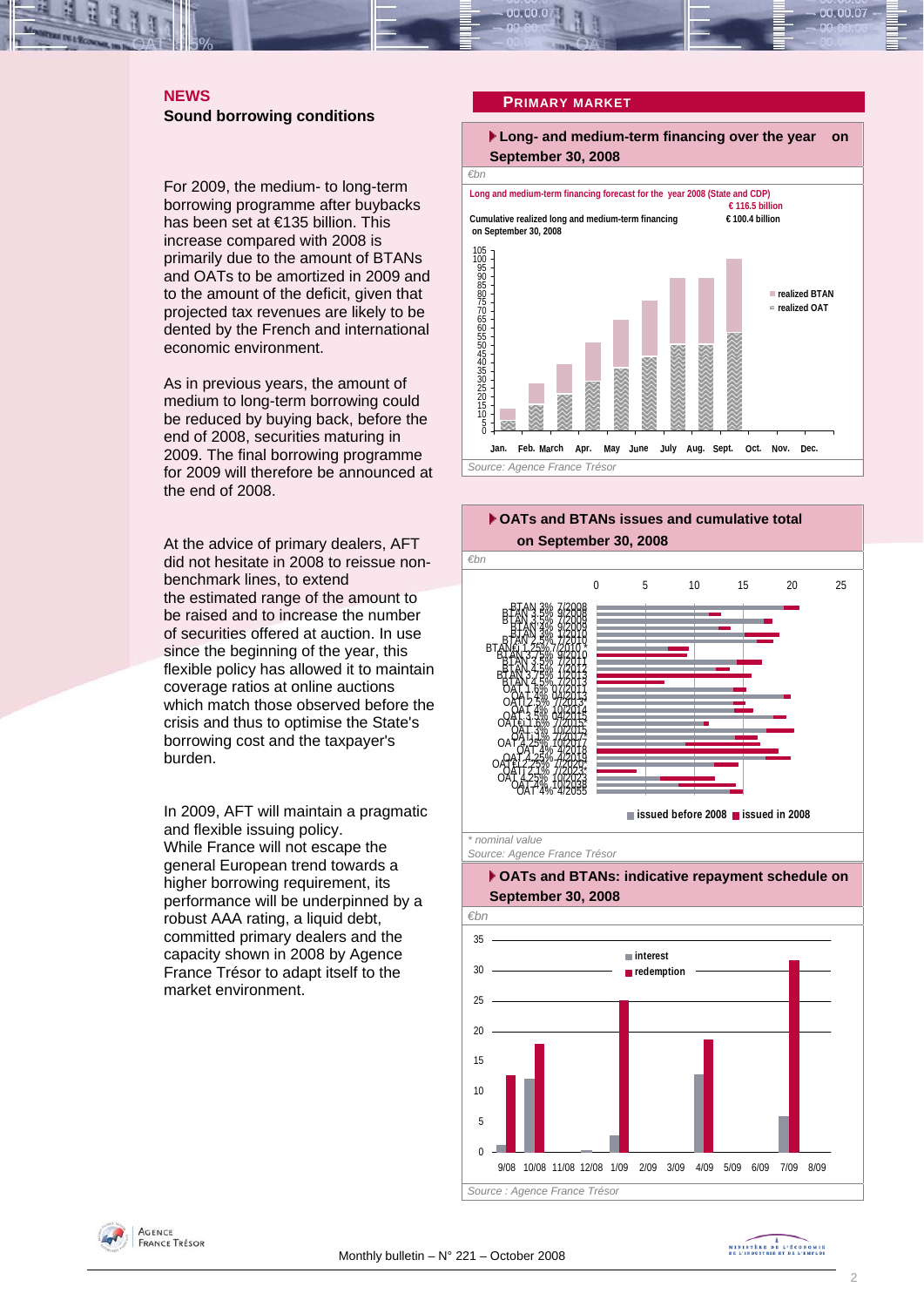## **OAT and BTAN auctions – September 2008**

*€m* 

Щ E

| <b>Auction date</b>           | 4/25/2015<br>3.50% | 4/25/2018           | 10/25/2038 |           |                     |           |           |                  |
|-------------------------------|--------------------|---------------------|------------|-----------|---------------------|-----------|-----------|------------------|
|                               |                    |                     |            | 9/12/2010 | 4/25/2013           | 7/12/2013 | 7/25/2017 | 7/25/2020        |
|                               |                    | 4.00%               | 4.00%      | 3.75%     | 4.00%               | 4.50%     | 1.00%     | 2,25%            |
|                               | 9/4/2008           | 9/4/2008            | 9/4/2008   | 9/18/2008 | 9/18/2008           | 9/18/2008 | 9/18/2008 | 9/18/2008        |
| Settlement date               | 9/9/2008           | 9/9/2008            | 9/9/2008   | 9/23/2008 | 9/23/2008           | 9/23/2008 | 9/23/2008 | 9/23/2008        |
| Amount announced              |                    | $< 5.200 - 5.700 >$ |            |           | $< 5.000 - 5.500 >$ |           |           | $<1,000 - 1,500$ |
| Bid amount                    | 2.795              | 5.640               | 2.170      | 6.995     | 1.340               | 4.710     | 2.460     | 1.420            |
| Amount served                 | 1.195              | 2.965               | 1.045      | 1.860     | 0.690               | 2.470     | 1.000     | 0.475            |
| of which: NCTs before auction | 0                  | $\theta$            | 0          | 0         | 0                   | $\theta$  | 0         | 0                |
| NCTs after auction            | 0.138              | 0.558               | 0.067      | 0.000     | 0.000               | 0.000     | 0.000     | 0,000            |
| <b>Total issued amount</b>    | 1.333              | 3.523               | 1.112      | 1.860     | 0,690               | 2.470     | 1,000     | 0,475            |
| Bid-to-cover ratio            | 2.34               | 1.90                | 2.08       | 3.76      | 1.94                | 1.91      | 2.46      | 2.99             |
| Weighted average price        | 95.97%             | 97.20%              | 88.67%     | 99.70%    | 99.79%              | 101.82%   | 90.90%    | 99.87%           |
| Yield to maturity             | 4.21%              | 4.36%               | 4.71%      | 3.91%     | 4.05%               | 4.07%     | 2,14%     | 2,26%            |
| Indexation coefficient*       |                    |                     |            |           |                     |           | 1,06820   | 1,12840          |

00.00.0

 *Source: Agence France Trésor* 

| <b>ETF auctions - September 2008</b> |            |            |            |            |            |            |            |  |  |  |
|--------------------------------------|------------|------------|------------|------------|------------|------------|------------|--|--|--|
| $\epsilon$ m                         |            |            |            |            |            |            |            |  |  |  |
|                                      | <b>BTF</b> | <b>BTF</b> | <b>BTF</b> | <b>BTF</b> | <b>BTF</b> | <b>BTF</b> | <b>BTF</b> |  |  |  |
|                                      | 1 week     | 1 month    | 2 month    | 3 month    | 4 month    | 6 month    | 1 year     |  |  |  |
| <b>Auction date</b>                  |            | 9/1/2008   |            | 9/1/2008   | 9/1/2008   |            | 9/1/2008   |  |  |  |
| Settlement date                      |            | 9/4/2008   |            | 9/4/2008   | 9/4/2008   |            | 9/4/2008   |  |  |  |
| Maturity                             |            | 10/9/2008  |            | 11/27/2008 | 1/15/2009  |            | 8/27/2009  |  |  |  |
| <b>Total issued amount</b>           |            | 1,509      |            | 2,600      | 1,003      |            | 1,504      |  |  |  |
| Weighted average rate                |            |            |            | 4.331%     | 4.325%     |            | 4.295%     |  |  |  |
| <b>Auction date</b>                  | 9/8/2008   |            | 9/8/2008   | 9/8/2008   |            |            |            |  |  |  |
| Settlement date                      | 11/9/2008  |            | 11/9/2008  | 11/9/2008  |            |            |            |  |  |  |
| Maturity                             | 18/9/2008  |            | 6/11/2008  | 11/12/2008 |            |            |            |  |  |  |
| <b>Total issued amount</b>           | 2624       |            | 1593       | 3 1 8 5    |            |            |            |  |  |  |
| Weighted average rate                | 4,356%     |            | 4,341%     | 4,350%     |            |            |            |  |  |  |
| <b>Auction date</b>                  |            |            | 9/15/2008  | 9/15/2008  | 9/15/2008  |            |            |  |  |  |
| Settlement date                      |            |            | 9/18/2008  | 9/18/2008  | 9/18/2008  |            |            |  |  |  |
| Maturity                             |            |            | 11/20/2008 | 12/11/2008 | 2/26/2009  |            |            |  |  |  |
| <b>Total issued amount</b>           |            |            | 1,048      | 3,005      | 2,129      |            |            |  |  |  |
| Weighted average rate                |            |            | 4.289%     | 4.273%     | 4.253%     |            |            |  |  |  |
| <b>Auction date</b>                  |            | 9/22/2008  |            | 9/22/2008  | 9/22/2008  |            |            |  |  |  |
| Settlement date                      |            | 9/25/2008  |            | 9/25/2008  | 9/25/2008  |            |            |  |  |  |
| Maturity                             |            | 10/30/2008 |            | 12/24/2008 | 1/29/2009  |            |            |  |  |  |
| <b>Total issued amount</b>           |            | 1,127      |            | 3,363      | 1,685      |            |            |  |  |  |
| Weighted average rate                |            | 4.161%     |            | 4.191%     | 4.185%     |            |            |  |  |  |
| <b>Auction date</b>                  |            |            |            | 9/29/2008  |            | 9/29/2008  | 9/29/2008  |  |  |  |
| Settlement date                      |            |            |            | 10/2/2008  |            | 10/2/2008  | 10/2/2008  |  |  |  |
| Maturity                             |            |            |            | 12/24/2008 |            | 3/26/2009  | 9/24/2009  |  |  |  |
| <b>Total issued amount</b>           |            |            |            | 3,430      |            | 2,858      | 2,821      |  |  |  |
| Weighted average rate                |            |            |            | 4.191%     |            | 4.191%     | 4.191%     |  |  |  |
| Source: Agence France Trésor         |            |            |            |            |            |            |            |  |  |  |



 $00.00.07$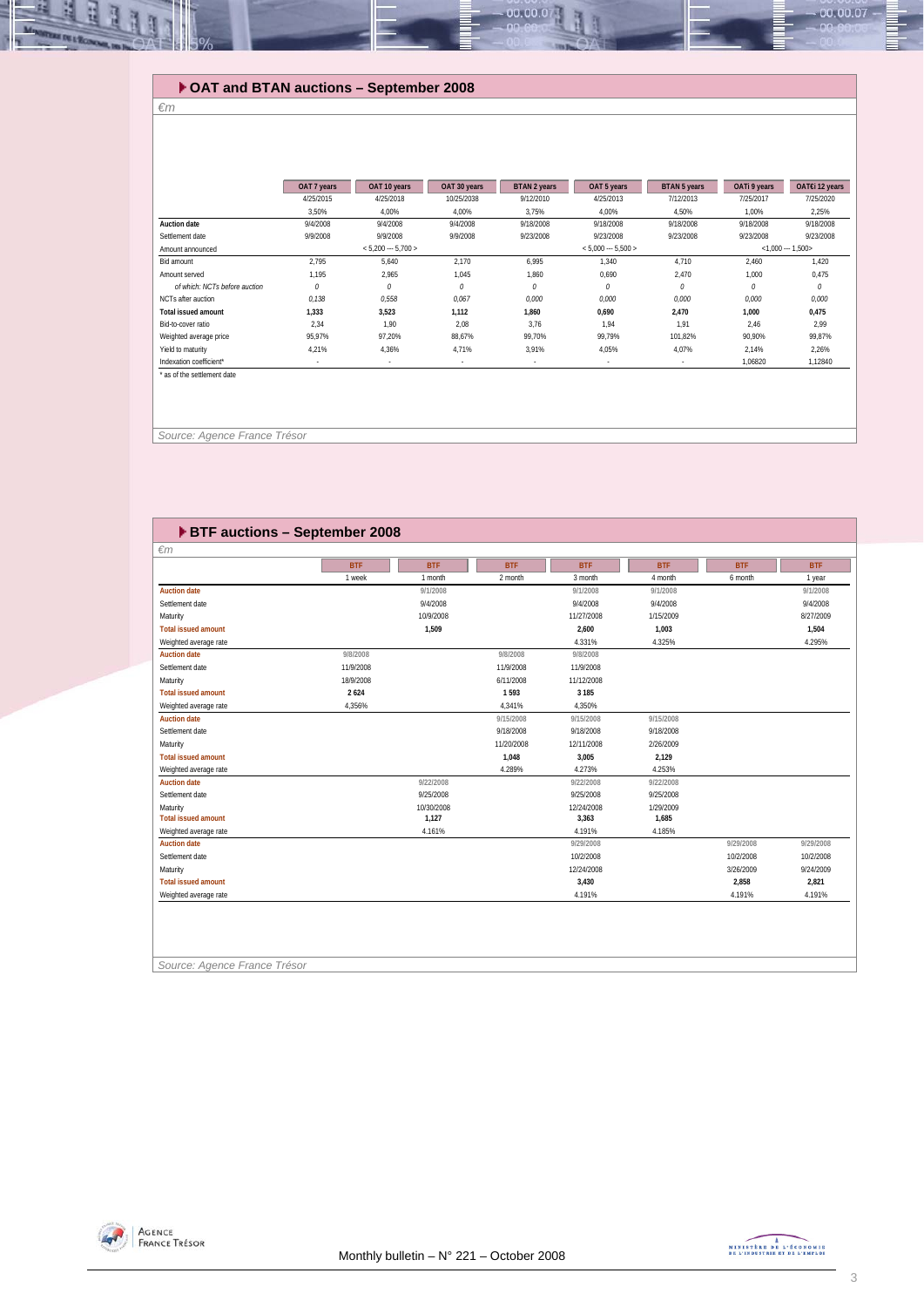<span id="page-3-0"></span>







*(1) difference between the yield of the OAT 4% April 2013 and the yield of the OATi 2.5% July 2013 (2) difference between the yield of the OAT 5% April 2012 and the yield of the OAT€i 3% July 2012 (3) difference between the yield of the OAT 5.5% April 2029 and the yield of the OATi 3.4% July 2029 (4) difference between the yield of the OAT 5.75% October 2032 and the yield of the OAT€i 3.15% July 2032* 

| $\blacktriangleright$ Negotiable government debt and swaps |          |          |          |         |          |         |         |               |                  |  |
|------------------------------------------------------------|----------|----------|----------|---------|----------|---------|---------|---------------|------------------|--|
| €bn                                                        |          |          |          |         |          |         |         |               |                  |  |
|                                                            | end      | end      | end      | end     | end      | end     | end     | end of August | end of September |  |
|                                                            | 2001     | 2002     | 2003     | 2004    | 2005     | 2006    | 2007    | 2008          | 2008             |  |
| Negotiable government debt                                 |          |          |          |         |          |         |         |               |                  |  |
| outstanding                                                | 653      | 717      | 788      | 833     | 877      | 877     | 921     | 984           | 988              |  |
| OAT                                                        | 443      | 478      | 512      | 552     | 593      | 610     | 641     | 676           | 683              |  |
| <b>BTAN</b>                                                | 158      | 151      | 167      | 184     | 189      | 200     | 202     | 196           | 187              |  |
| <b>BTF</b>                                                 | 52       | 88       | 109      | 97      | 95       | 66      | 78      | 112           | 118              |  |
| Swaps outstanding                                          | 37       | 61       | 61       | 61      | 52       | 44      | 42      | 34            | 33               |  |
| Average maturity of the negotiable debt                    |          |          |          |         |          |         |         |               |                  |  |
| before swaps                                               | 6 years  | 5 years  | 5 years  | 6 years | 6 years  | 7 years | 7 years | 7 years       | 7 years          |  |
|                                                            | 47 days  | 343 days | 297 days | 79 days | 267 days | 45 days | 51 days | 2 days        | 4 days           |  |
| after swaps                                                | 5 years  | 5 years  | 5 years  | 6 years | 6 years  | 7 years | 7 years | 6 years       | 6 years          |  |
|                                                            | 358 days | 266 days | 235 days | 33 days | 228 days | 16 days | 29 days | 349 days      | 352 days         |  |
|                                                            |          |          |          |         |          |         |         |               |                  |  |
|                                                            |          |          |          |         |          |         |         |               |                  |  |
|                                                            |          |          |          |         |          |         |         |               |                  |  |
| Source: Agence France Trésor                               |          |          |          |         |          |         |         |               |                  |  |



MINISTÈRE DE L'ÉCONOMIE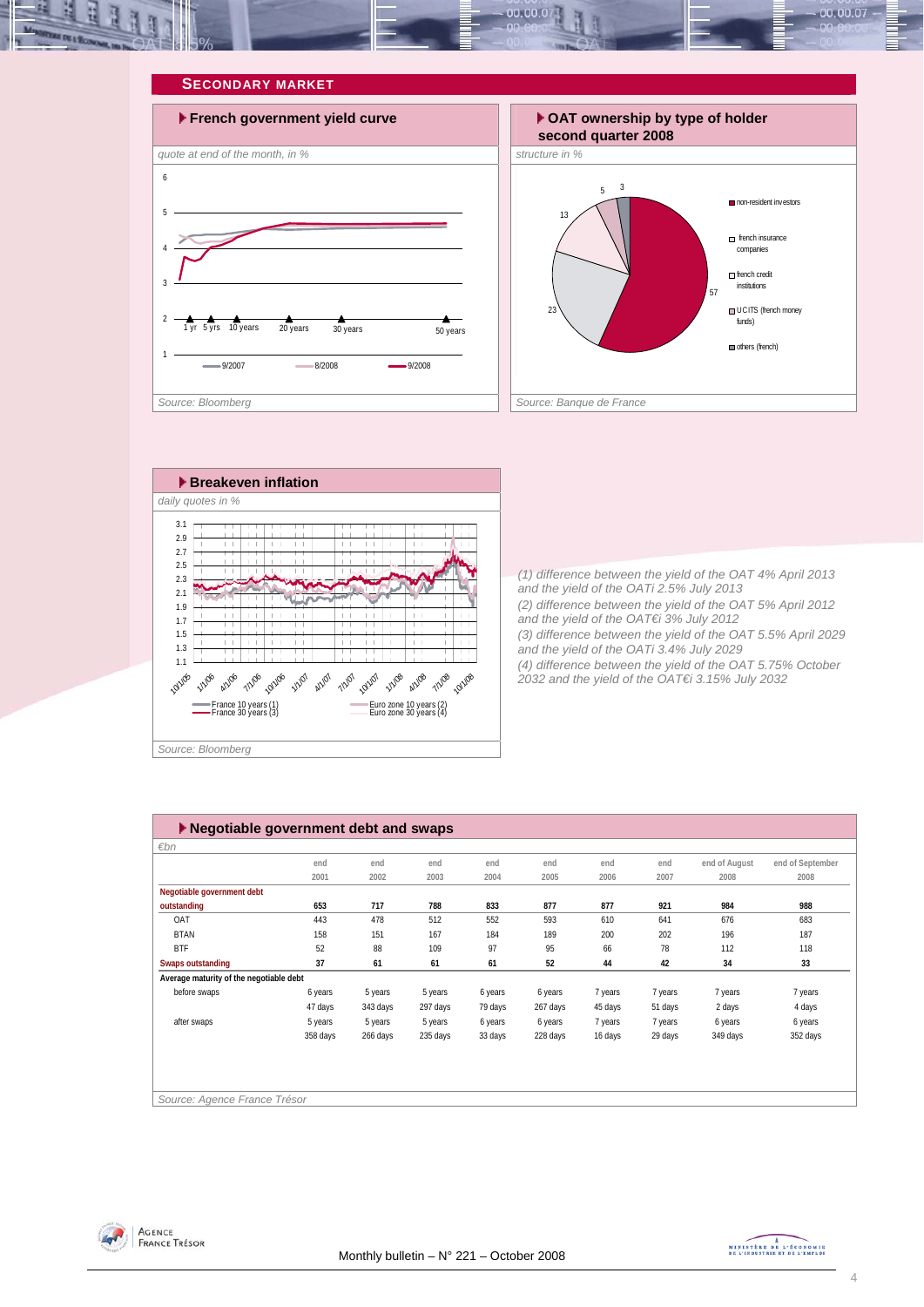

 $00.001$ 







MINISTRE DE L'ÉCONOMIE

00.00.07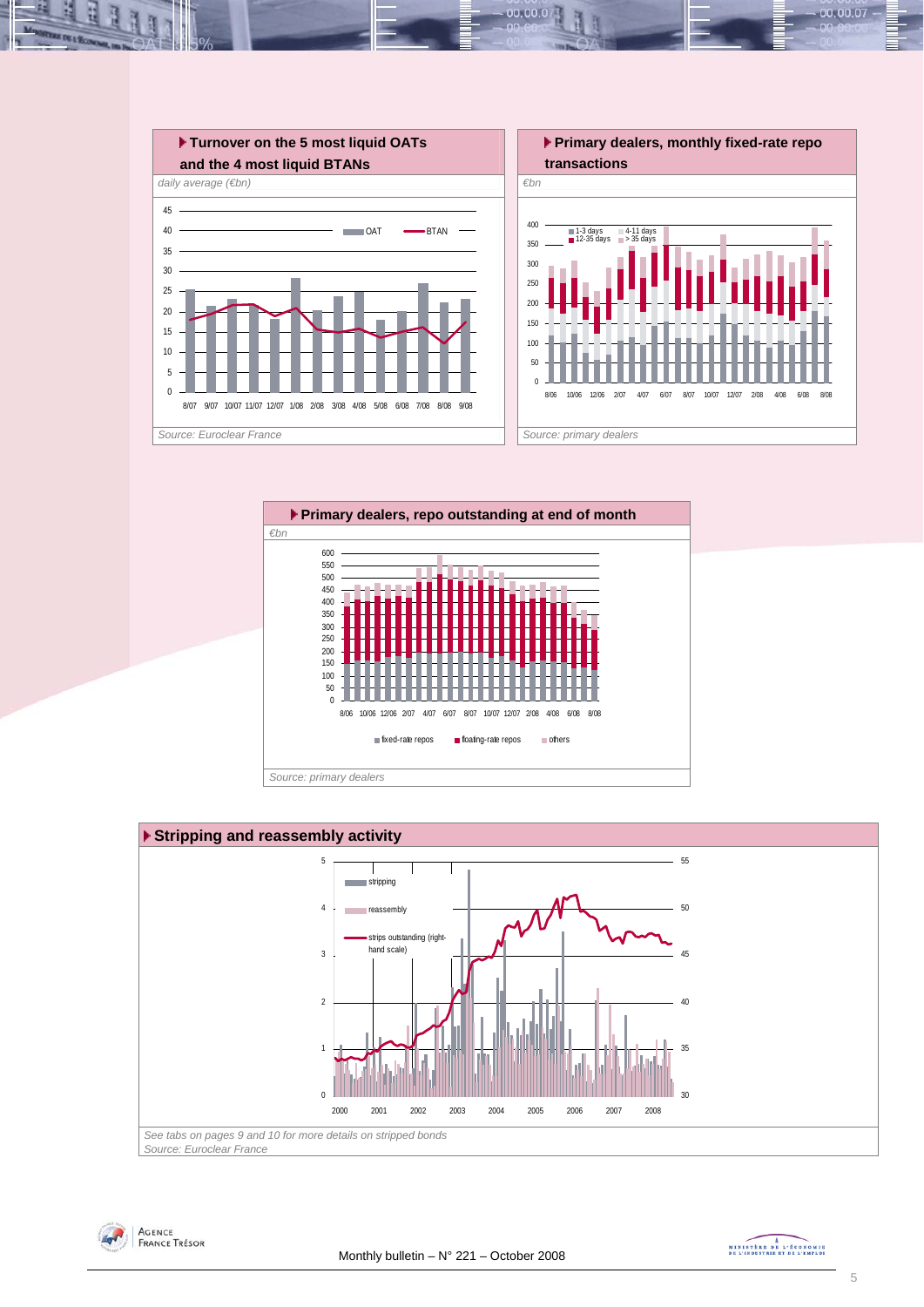<span id="page-5-0"></span>

# **Oil market outlook**

**By Loïc Guilloux, Global Markets, Merrill Lynch** 

Oil prices have more than quadrupled between 2002 and 2008, on the back of geopolitical tensions and structural or cyclical developments. After the significant easing in oil prices observed in recent weeks, this topic has gradually given way to other more topical but, more often than not, temporary concerns.

However, the oil market outlook remains a central issue, particularly for economic analysis and growth and inflation forecasts. Those themes will definitely come back as major issues for the survivors of the current crisis.

Oil price forecasts depend on the chosen macroeconomic scenario: if world growth is positive, oil prices should be around \$90 in 2009, but in case of a global



recession, \$50 is a more likely target. Those forecasts come from the process that sets the price of commodities. First, the upward trend of net and marginal demand (see chart), then the supply which remains relatively inelastic and constrained by production capacity and lastly, all the components of the supply and processing chains that often generate massive bottlenecks.

Indeed, OPEC member countries' production capacity over the next 18 months could increase, but inventories are low and petroleum-producing countries outside the cartel are not expected to increase their output significantly. This explains why forecasts do not show a sharp downward trend. Besides, the winter season and potential geopolitical crises are other factors that might support oil prices.

The commodity super-cycle might just be temporarily interrupted: whenever economic activity starts to recover, each new dollar of wealth created would have a part of it devoted to the same oil barrel as before, putting upward pressure on prices again. The ongoing bank bail-outs and other current policy actions might also be inflationary in the longer term. Furthermore, investments in development projects (transportation, transformation…) will require a much higher return that current ones, which would logically lead to an increase in transformation costs and thus in finished products' prices. To conclude, despite a gloomy economic outlook, oil prices should be pushed structurally higher.

*NB: this Agence France Trésor forum offers economists an opportunity to express their personal opinion. Thus, the above article strictly reflects the author's view, and should not be construed as expressing the viewpoints of Agence France Trésor or the Ministry of the Economy, Industry and Employment.* 

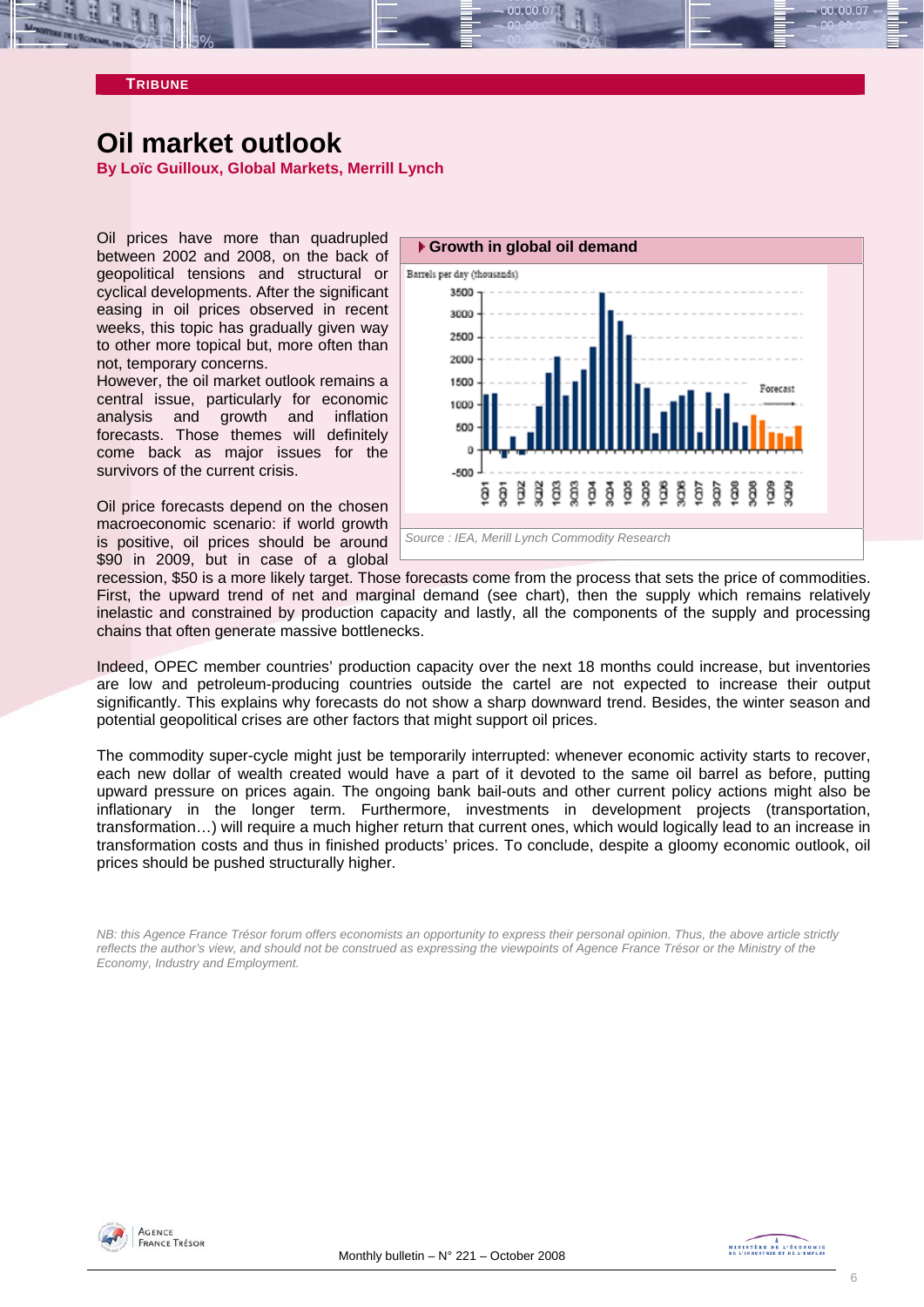<span id="page-6-0"></span>

## **THE FRENCH ECONOMY**

| $\blacktriangleright$ Macro-economic forecast |      |      |           |  |  |  |  |  |  |
|-----------------------------------------------|------|------|-----------|--|--|--|--|--|--|
| Real growth rate as a %                       |      |      |           |  |  |  |  |  |  |
|                                               | 2007 | 2008 | 2009      |  |  |  |  |  |  |
| French GDP                                    | 2.2  | 1.0  | $1 - 1.5$ |  |  |  |  |  |  |
| Furo zone GDP                                 | 2.6  | 1.4  | 1.0       |  |  |  |  |  |  |
| Household consumption                         | 2.5  | 1,1  | 1.9       |  |  |  |  |  |  |
| <b>Business investment</b>                    | 7,4  | 2,0  | 2,0       |  |  |  |  |  |  |
| Exports                                       | 3.1  | 1.6  | 2,2       |  |  |  |  |  |  |
| Imports                                       | 5,5  | 1.5  | 2,1       |  |  |  |  |  |  |
| Consumer prices                               | 1.5  | 2.9  | 2.0       |  |  |  |  |  |  |
| (year-on-year)                                |      |      |           |  |  |  |  |  |  |

#### **Execent economic indicators**

| Industrial output*, year-on-year       | $-2.6%$       | 8/2008     |
|----------------------------------------|---------------|------------|
| Household consumption*, year-on-year   | $-0.1%$       | 8/2008     |
| Unemployment rate (ILO)                | 7.2%          | 6/2008     |
| Consumer prices, year-on-year          |               |            |
| all items                              | 3.0%          | 9/2008     |
| all items excluding tobacco            | 3.0%          | 9/2008     |
| Trade balance, fob-fob, sa             | $-5.4$ EUR bn | 8/2008     |
| $\mathbf{u}$<br>H.                     | $-49$ FUR hn  | 7/2008     |
| Current account balance, sa            | $-4.2$ FUR bn | 8/2008     |
|                                        | $-3.6$ FUR bn | 7/2008     |
| 10-year constant maturity rate (TEC10) | 4.35%         | 09/30/2008 |
| 3-month interest rate (Euribor)        | 5.277%        | 09/30/2008 |
| FUR / USD                              | 1.4303        | 09/30/2008 |
| FUR / JPY                              | 150.47        | 09/30/2008 |
| $*$ manufacturad anade                 |               |            |

*\*manufactured goods –* 

*Source: Insee; Ministry of the Economy, Industry and Employment; Banque de France* 

*Source: Ministry of the Economy, Industry and Employment, Draft budget Bill 2009* 



| Euro exchange rate                        |         |
|-------------------------------------------|---------|
| Daily quotes                              |         |
| 1.65                                      | 180     |
| 1.60                                      | 175     |
| 1.55                                      | 170     |
| 1.50                                      |         |
| 1.45                                      | 165     |
| 1.40                                      | 160     |
| 1.35                                      | 155     |
| 1.30                                      |         |
| 1.25                                      | 150     |
| 1.20                                      | 145     |
| 1.15<br>- Euro / dollar (left-hand scale) | 140     |
| 1.10<br>Euro / yen (right-hand scale)     | 135     |
| 1.05                                      |         |
| 1.00                                      | 130     |
| 10/1/07<br>1/1/08<br>7/1/08<br>4/1/08     | 10/1/08 |
| Source: European Central Rank             |         |

| ▶ Government budget monthly position                                  |          |          |           |                     |           | l Public f<br>and debt |
|-----------------------------------------------------------------------|----------|----------|-----------|---------------------|-----------|------------------------|
| $\varepsilon$ bn                                                      |          |          |           |                     |           | As a % of GDP          |
|                                                                       |          |          |           | end of August level |           |                        |
|                                                                       | 2005     | 2006     | 2006      | 2007                | 2008      | defic                  |
| General budget                                                        |          |          |           |                     |           | 4.5                    |
| balance                                                               | $-42.48$ | $-38.19$ | $-38.39$  | $-41.41$            | $-46.04$  | $4.0 -59.4$            |
| revenue                                                               | 230.40   | 232.44   | 139.57    | 139.46              | 138.86    | 3.5<br>58.8            |
| expenditure                                                           | 272.88   | 270.63   | 177.96    | 180.87              | 184.90    | 3.0                    |
| Balance of special                                                    |          |          |           |                     |           | 2.6<br>2.5             |
| Treasury accounts                                                     | 3.48     | $-0.21$  | $-20.07$  | $-22.36$            | $-21.53$  | 10                     |
| General budget                                                        |          |          |           |                     |           | 2.0                    |
| outturn                                                               | $-39.00$ | $-38.40$ | $-58.465$ | $-63,767$           | $-67,562$ | 1.5                    |
|                                                                       |          |          |           |                     |           | 1.0                    |
|                                                                       |          |          |           |                     |           | 1999 2<br>1998         |
|                                                                       |          |          |           |                     |           |                        |
| Source: Ministry of the Budget, Public Accounts and the Civil Service |          |          |           |                     |           | Source: accordin       |
| for more information: http://www.budget.gouv.fr/                      |          |          |           |                     |           | Economy, Industi       |





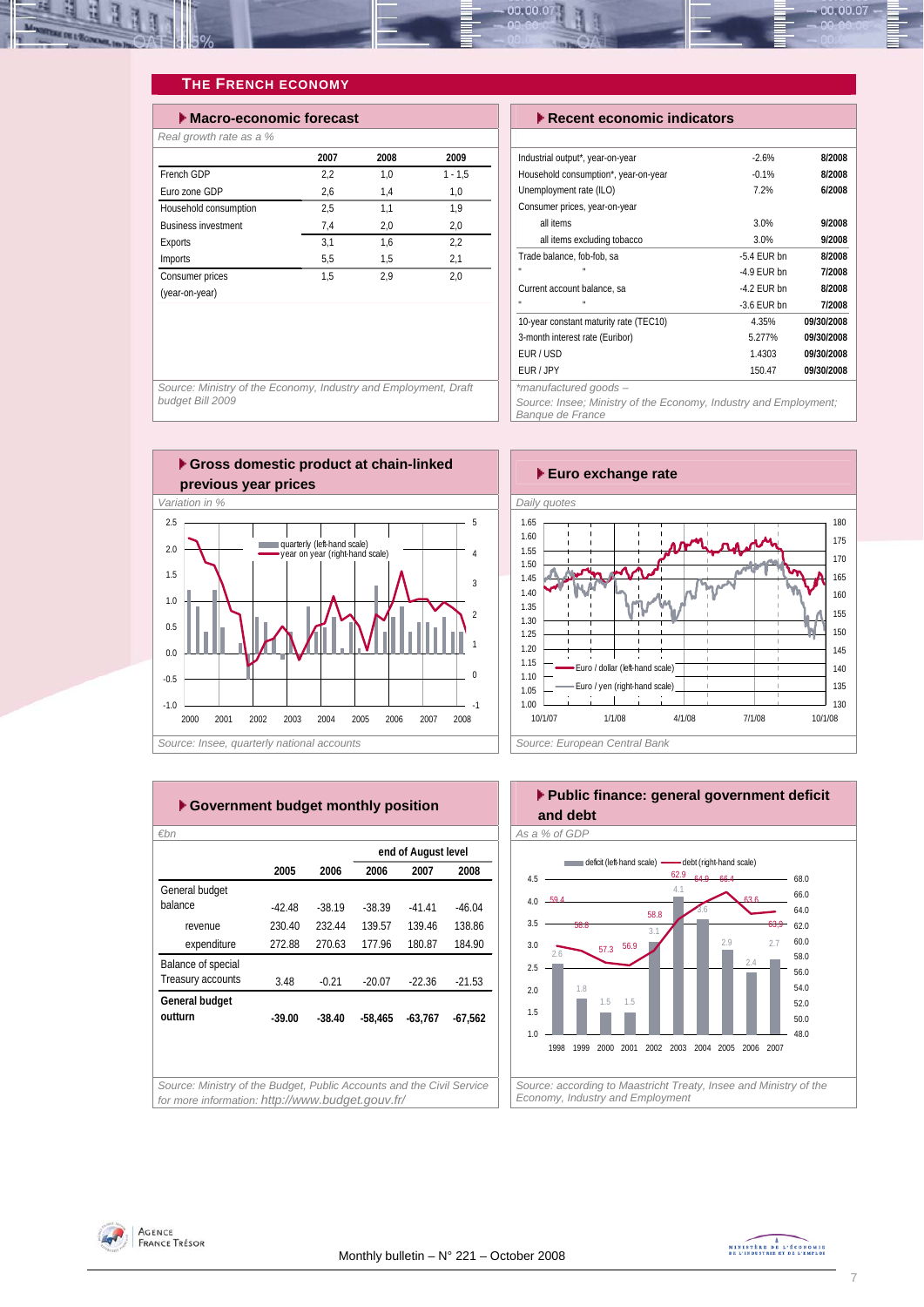|                                                    | ▶ Timetable for the release of French economic indicators                                                                                                                                                                                                                                                                                                                                                       |                                                                      |                                                                                                                                                                                                                                                                                                                                                                                                                                                                                                                                                            |  |  |  |  |  |  |
|----------------------------------------------------|-----------------------------------------------------------------------------------------------------------------------------------------------------------------------------------------------------------------------------------------------------------------------------------------------------------------------------------------------------------------------------------------------------------------|----------------------------------------------------------------------|------------------------------------------------------------------------------------------------------------------------------------------------------------------------------------------------------------------------------------------------------------------------------------------------------------------------------------------------------------------------------------------------------------------------------------------------------------------------------------------------------------------------------------------------------------|--|--|--|--|--|--|
|                                                    | October 2008                                                                                                                                                                                                                                                                                                                                                                                                    |                                                                      | November 2008                                                                                                                                                                                                                                                                                                                                                                                                                                                                                                                                              |  |  |  |  |  |  |
| 7<br>8<br>8<br>10<br>13                            | Gross foreign exchange reserves in September<br>Foreign trade in August<br>Central government budget: statement at end of August<br>Industrial output in August<br>Balance of payments in August                                                                                                                                                                                                                | 10<br>13<br>13                                                       | Central government budget: statement at end of September<br>Gross foreign exchange reserves in October<br>Foreign trade in September<br>Industrial output in September<br>Consumer prices: index for October<br>Balance of payments in September                                                                                                                                                                                                                                                                                                           |  |  |  |  |  |  |
| 14<br>23<br>23<br>28<br>28<br>28<br>30<br>30<br>31 | Consumer prices: index for September<br>Household consumption of manufactured goods in September<br>Industrial trends: monthly survey for October<br>Industrial trends: quaterly survey for October<br>New building starts in September<br>Household confidence survey: October survey<br>Job seekers in September<br>Industrial producer prices: September index<br>Net foreign exchange reserves in September | 14<br>14<br>14<br>14<br>21<br>25<br>25<br>25<br>26<br>27<br>28<br>28 | Industrial investments: Quaterly October survey<br>National quarterly accounts: first results Q3-2008<br>Payroll employment: provisional results Q3-2008<br>Wages: provisional statistics Q3-2008<br>Household consumption of manufactured goods in October<br>Industrial trends: monthly survey for November<br>New building starts in October<br>Sales of new dwelling units: Q3-2008<br>Household confidence survey: November survey<br>Job seekers in October<br>Industrial producer prices: October index<br>Net foreign exchange reserves in October |  |  |  |  |  |  |
|                                                    | Harmonized index of consumer prices - Eurozone (Eurostat)<br>Index for September: October 15<br>Index for October: November 14                                                                                                                                                                                                                                                                                  |                                                                      |                                                                                                                                                                                                                                                                                                                                                                                                                                                                                                                                                            |  |  |  |  |  |  |

 $00.00.07$ 



**INTERNATIONAL COMPARISONS** 





<span id="page-7-0"></span>즤 u

H



 $-00.00.07 -$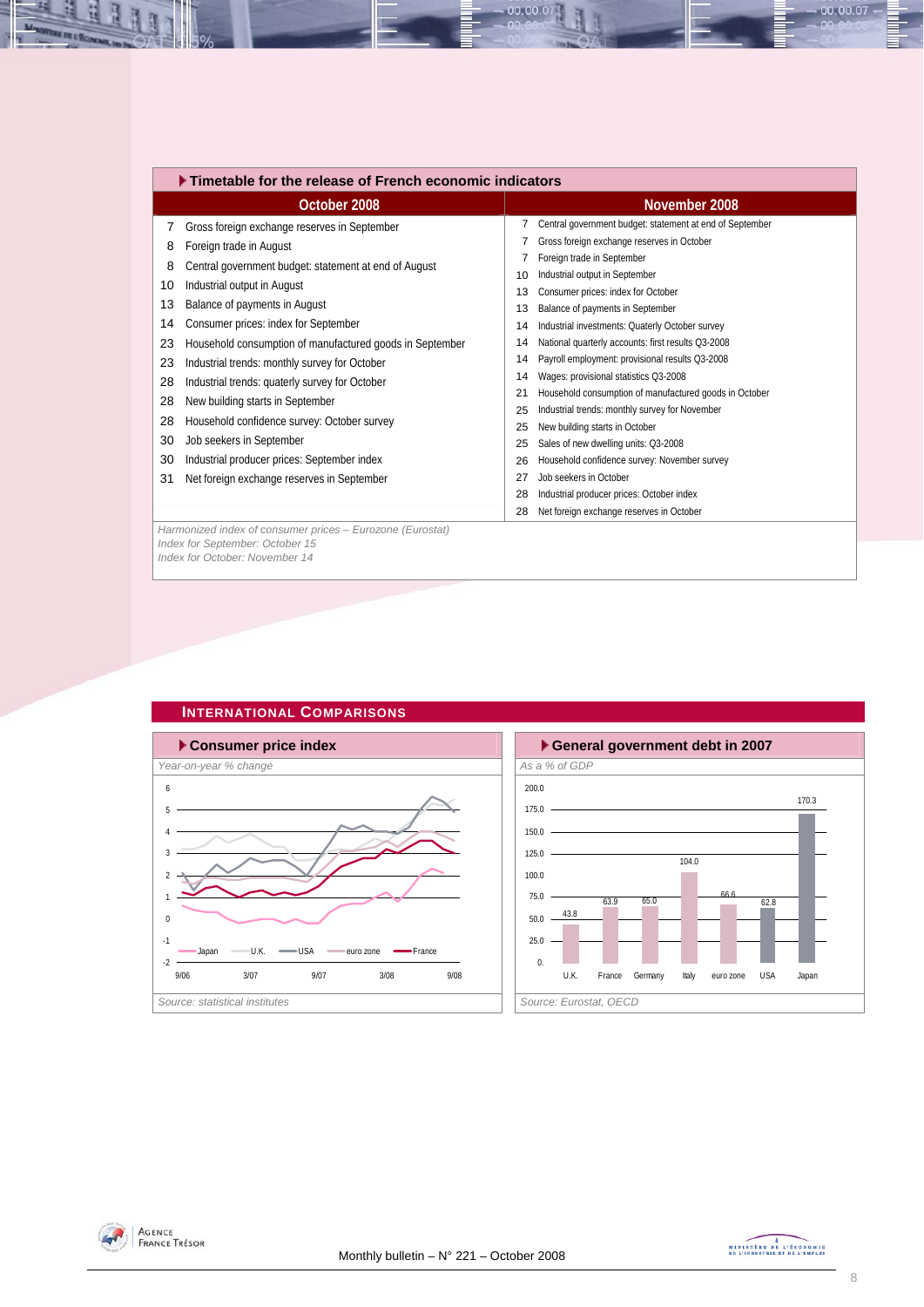#### **FRENCH GOVERNMENT NEGOTIABLE DEBT OUTSTANDING -** *DETTE NEGOCIABLE DE L'ETAT*

 $00.00.07$ 

 **OAT au 30 septembre 2008** */ fungible Treasury bonds at September 30, 2008*

| En euros                                    |                                                                                                                                                           |                                      |                                                                       |                  |                       |                                      |                                          |                                                  |                                                      |                             |                        |
|---------------------------------------------|-----------------------------------------------------------------------------------------------------------------------------------------------------------|--------------------------------------|-----------------------------------------------------------------------|------------------|-----------------------|--------------------------------------|------------------------------------------|--------------------------------------------------|------------------------------------------------------|-----------------------------|------------------------|
| <b>CODE ISIN</b><br><b>Euroclear France</b> | Libellé de l'emprunt /<br>Bond                                                                                                                            | Encours / Outstanding                | Coefficient d'indexation / Valeur nominale/<br>indexation coefficient | face value       | démembré<br>/stripped | <b>CODE ISIN</b><br>Euroclear France | Libellé de l'emprunt /<br>Bond           | Encours / Outstanding                            | Coefficient d'indexation<br>/ indexation coefficient | Valeur nominale/ face value | démembré<br>/ stripped |
|                                             | Échéance 2008                                                                                                                                             | 17 784 161 127                       |                                                                       |                  |                       |                                      | Échéance 2018                            | 18 529 000 000                                   |                                                      |                             |                        |
| FR0000570665                                | OAT 8,5% 25 octobre 2008                                                                                                                                  | 17 784 161 127                       |                                                                       |                  | 3710 220 000          | FR0010604983                         | OAT 4% 25 avril 2018                     | 18 529 000 000                                   |                                                      |                             | 127 500 000            |
|                                             | Échéance 2009                                                                                                                                             | 63 667 863 083                       |                                                                       |                  |                       |                                      | Échéance 2019                            | 28 707 941 765                                   |                                                      |                             |                        |
| FR0000570673V                               | OAT TEC10 25 janvier 2009                                                                                                                                 | 8918044498                           |                                                                       |                  |                       | FR0000189151                         | OAT 4,25% 25 avril 2019                  | 19 848 000 000                                   |                                                      |                             | 213 090 000            |
| FR0000571432                                | OAT 4% 25 avril 2009                                                                                                                                      | 18 640 258 371                       |                                                                       |                  | 1 096 090 000         | FR0000570921                         | OAT 8,5% 25 octobre 2019                 | 8 844 392 893                                    |                                                      |                             | 3 871 290 000          |
| FR00005714241                               | OATi 3% 25 juillet 2009                                                                                                                                   | 16 365 423 176 (1)                   | 1,18492                                                               | (13 811 416 109) |                       | FR0000570954 C                       | ETAT 9,82% 31 décembre 2019              | 15 548 872 (2)                                   |                                                      | (6692154)                   |                        |
| FR0000186199                                | OAT 4% 25 octobre 2009                                                                                                                                    | 19 744 137 038                       |                                                                       |                  | 628 130 000           |                                      | Échéance 2020                            | 16 334 712 810                                   |                                                      |                             |                        |
|                                             | Échéance 2010                                                                                                                                             | 31 162 742 970                       |                                                                       |                  |                       | FR00100505591                        | OATEi 2,25% 25 juillet 2020              | 16 334 712 810 (1)                               | 1,12801                                              | (14481000000)               |                        |
| FR0000186603                                | OAT 5.5% 25 avril 2010                                                                                                                                    | 15 311 719 352                       |                                                                       |                  | 607 720 000           |                                      | Échéance 2021                            | 19 857 000 000                                   |                                                      |                             |                        |
| FR0000187023                                | OAT 5.5% 25 octobre 2010                                                                                                                                  | 15 851 023 618                       |                                                                       |                  | 1 134 780 000         | FR0010192997                         | OAT 3,75% 25 avril 2021                  | 19 857 000 000                                   |                                                      |                             | 497 340 000            |
|                                             | Échéance 2011                                                                                                                                             | 50 575 760 442                       |                                                                       |                  |                       |                                      |                                          |                                                  |                                                      |                             |                        |
| FR0000570731                                | OAT 6.5% 25 avril 2011                                                                                                                                    | 19 572 445 710                       |                                                                       |                  | 1 030 130 000         | FR0000571044                         | Échéance 2022<br>OAT 8,25% 25 avril 2022 | 1 243 939 990<br>1 243 939 990                   |                                                      |                             | 814 250 000            |
| FR00100943751                               | OATi 1,6% 25 juillet 2011                                                                                                                                 | 16 948 428 400 (1)                   | 1,10680                                                               | (15313000000)    |                       |                                      | Échéance 2023                            | 26 759 985 903                                   |                                                      |                             |                        |
| FR0000187874                                | OAT 5% 25 octobre 2011<br>Échéance 2012                                                                                                                   | 14 054 886 332<br>59 103 717 003     |                                                                       |                  | 337 040 000           | FR0000571085                         | OAT 8,5% 25 avril 2023                   | 10 606 195 903                                   |                                                      |                             | 7 052 440 000          |
| FR0000188328                                | OAT 5% 25 avril 2012                                                                                                                                      | 17 169 110 580                       |                                                                       |                  | 678 150 000           | FR00105859011                        | OATi 2,1% 25 juillet 2023                | 4 133 790 000 (1)                                | 1,035                                                | (3994000000)                |                        |
| FR00001880131                               |                                                                                                                                                           |                                      | 1,16564                                                               |                  |                       | FR0010466938                         | OAT 4,25% 25 octobre 2023                | 12 020 000 000                                   |                                                      |                             | 278 000 000            |
|                                             | OAT€i 3% 25 juillet 2012                                                                                                                                  | 16 894 786 160 (1)                   |                                                                       | (14 494 000 000) |                       |                                      |                                          |                                                  |                                                      |                             |                        |
| FR0000188690                                | OAT 4,75% 25 octobre 2012                                                                                                                                 | 19554 122 924                        |                                                                       |                  | 777 400 000           | FR0000571150                         | Échéance 2025<br>OAT 6% 25 octobre 2025  | 9671928118<br>9671928118                         |                                                      |                             | 3 310 600 000          |
| FR0000570780                                | OAT 8,5% 26 décembre 2012                                                                                                                                 | 5 485 697 339                        |                                                                       |                  |                       |                                      |                                          |                                                  |                                                      |                             |                        |
|                                             | Échéance 2013                                                                                                                                             | 54 455 789 314                       |                                                                       |                  |                       |                                      | Échéance 2028                            | 15 303 907                                       |                                                      |                             |                        |
| FR0000188989                                | OAT 4% 25 avril 2013                                                                                                                                      | 19 827 183 879                       |                                                                       |                  | 198 650 000           | FR0000571226 C                       | OAT zéro coupon 28 mars 2028             | 15 303 907 (3)                                   |                                                      | (46232603)                  |                        |
| FR00001889551                               | OATi 2,5% 25 juillet 2013                                                                                                                                 | 17 031 847 756 (1)                   | 1,12452                                                               | (15145882471)    |                       |                                      | Échéance 2029                            | 23 645 969 095                                   |                                                      |                             |                        |
| FR0010011130                                | OAT 4% 25 octobre 2013                                                                                                                                    | 17 596 757 679                       |                                                                       |                  | 248 820 000           | FR0000571218                         | OAT 5.5% 25 avril 2029                   | 15 500 880 458                                   |                                                      |                             | 2 368 670 000          |
|                                             | Échéance 2014                                                                                                                                             | 33 925 724 224                       |                                                                       |                  |                       | FR00001864131                        | OATi 3,4% 25 juillet 2029                | 8 145 088 637 (1)                                | 1,17991                                              | (6 903 144 000)             |                        |
| FR0010061242                                | OAT 4% 25 avril 2014                                                                                                                                      | 18 039 752 234                       |                                                                       |                  | 260 380 000           |                                      | Échéance 2032                            | 28 725 803 100                                   |                                                      |                             |                        |
| FR0010112052                                | OAT 4% 25 octobre 2014                                                                                                                                    | 15 885 971 990                       |                                                                       |                  | 163 050 000           | FR00001887991                        | OATEi 3,15% 25 juillet 2032              | 9 987 803 100 (1)                                | 1,1429                                               | (8739000000)                |                        |
|                                             | Échéance 2015                                                                                                                                             | 52 090 666 113                       |                                                                       |                  |                       | FR0000187635                         | OAT 5,75% 25 octobre 2032                | 18 738 000 000                                   |                                                      |                             | 6 377 400 000          |
| FR0010163543                                | OAT 3,5% 25 avril 2015                                                                                                                                    | 19 388 313 893                       |                                                                       |                  | 170 850 000           |                                      | Échéance 2035                            | 15 614 000 000                                   |                                                      |                             |                        |
| FR00101355251                               | OAT€i 1,6% 25 juillet 2015                                                                                                                                | 12 637 352 220 (1)                   | 1,10534                                                               | (11 433 000 000) |                       | FR0010070060                         | OAT 4,75% 25 avril 2035                  | 15 614 000 000                                   |                                                      |                             | 2 945 720 000          |
| FR0010216481                                | OAT 3% 25 octobre 2015                                                                                                                                    | 20 065 000 000                       |                                                                       |                  | 259 840 000           |                                      | Échéance 2038                            | 14 155 000 000                                   |                                                      |                             |                        |
|                                             | Échéance 2016                                                                                                                                             | 42 483 000 000                       |                                                                       |                  |                       | FR0010371401                         | OAT 4% 25 octobre 2038                   | 14 155 000 000                                   |                                                      |                             | 2 317 050 000          |
| FR0010288357                                | OAT 3,25% 25 avril 2016                                                                                                                                   | 20 461 000 000                       |                                                                       |                  | 35 050 000            |                                      |                                          |                                                  |                                                      |                             |                        |
| FR0000187361                                | OAT 5% 25 octobre 2016                                                                                                                                    | 22 022 000 000                       |                                                                       |                  | 1 196 480 000         |                                      | Échéance 2040                            | 5 114 531 390                                    |                                                      |                             |                        |
|                                             | Échéance 2017                                                                                                                                             | 54 197 760 100                       |                                                                       |                  |                       | FR00104473671                        | OATEi 1,8% 25 juillet 2040               | 5 114 531 390 (1)                                | 1.05869                                              | (4 831 000 000)             |                        |
| FR0010415331<br>FR0010235176 I              | OAT 3,75% 25 avril 2017<br>OATi 1% 25 juillet 2017                                                                                                        | 19 990 000 000<br>17 545 760 100 (1) | 1,06765                                                               | (16434000000)    | 329 300 000           |                                      | Échéance 2055                            | 14 926 000 000                                   |                                                      |                             |                        |
| FR0010517417                                | OAT 4,25% 25 octobre 2017                                                                                                                                 | 16 662 000 000                       |                                                                       |                  | 198 200 000           | FR0010171975                         | OAT 4% 25 avril 2055                     | 14 926 000 000                                   |                                                      |                             | 3 256 690 000          |
|                                             |                                                                                                                                                           |                                      |                                                                       |                  |                       |                                      |                                          |                                                  |                                                      |                             |                        |
|                                             | (1) Encours OAT indexées = valeur nominale x coefficient d'indexation / indexed bonds outstanding = face value x indexation coefficient                   |                                      |                                                                       |                  |                       |                                      |                                          | <b>Total OAT / total fungible Treasury bonds</b> |                                                      |                             | 682 748 300 454        |
|                                             | (2) y compris intérêts capitalisés au 31/12/2007 / including coupons capitalized at 12/31/2007 ; non offerte à la souscription / not open to subscription |                                      |                                                                       |                  |                       |                                      |                                          | Encours démembré /stripped outstanding           |                                                      |                             | 46 490 320 000         |
|                                             | (3) valeur actualisée au 31/03/2008 / actualized value at 03/31/2008 ; non offerte à la souscription / not open to subscription                           |                                      |                                                                       |                  |                       |                                      |                                          |                                                  |                                                      |                             |                        |
|                                             |                                                                                                                                                           |                                      |                                                                       |                  |                       |                                      | En % des lignes démembrables             |                                                  |                                                      |                             | 6.96%                  |
|                                             | OATi: OAT indexée sur l'indice français des prix à la consommation (hors tabac) / OAT indexed on the French consumer price index (excluding tobacco)      |                                      |                                                                       |                  |                       |                                      | As a % of strippable bonds               |                                                  |                                                      |                             |                        |
|                                             | OAT€i : OAT indexée sur l'indice des prix à la consommation harmonisé de la zone euro (hors tabac) / OAT indexed on the eurozone harmonized index of      |                                      |                                                                       |                  |                       |                                      | Durée de vie moyenne                     |                                                  |                                                      |                             |                        |
| consumer price (excluding tobacco)          |                                                                                                                                                           |                                      |                                                                       |                  |                       |                                      |                                          |                                                  |                                                      |                             | 9 ans et 182 jours     |
|                                             | TEC 10 : taux de l'échéance constante à 10 ans / yield of 10-year constant maturity Treasury                                                              |                                      |                                                                       |                  |                       |                                      | Average maturity                         |                                                  |                                                      |                             | 9 years and 182 days   |

<span id="page-8-0"></span>



00.00.07

nn nn